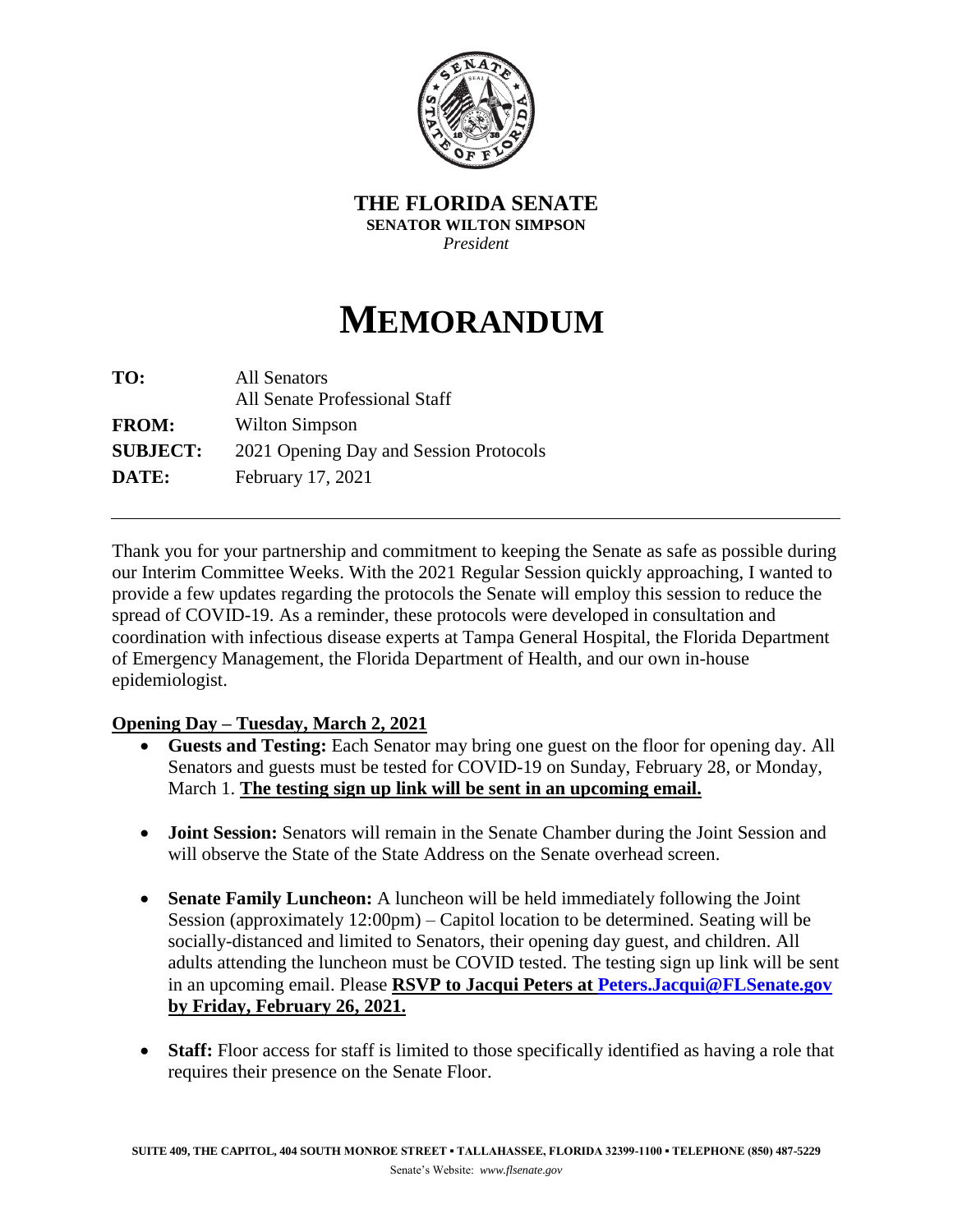February 17, 2021 Page 2

- **Flowers:** All flowers should be delivered to Senate Offices. Flowers will not be permitted on the floor.
- **Gallery:** The public gallery will be closed.
- **Media:** The press gallery will be open. All media must be tested weekly for the duration of the 2021 Regular Session.

## **Session Programs**

- **Senate Spouse Program:** Senate Spouses are welcome during Session, but must be tested for COVID-19 each week. The testing sign up link will be sent weekly. Spouses who have not tested will not be permitted to enter Senate areas of the Capitol, including private offices. The Spouse Lounge will be open for a very limited spouse program.
- Doctor of the Day/Chaplain Programs: Separate communications from the Secretary were sent regarding Senators who wish to sponsor a Doctor of the Day and or a Chaplain. All participants in these programs will be tested for COVID-19.
- **Page Program:** As previously noted, the Senate Page Program has been suspended for the 2021 Session.

## **Reaffirmation of Existing Senate COVID-19 Protocols**

- **Weekly Testing:** Tampa General Hospital affirms weekly testing is appropriate given the current status of the virus.
- **Additional Testing:** Please do not ignore symptoms. If you experience any (even mild) cold, flu, allergy or COVID-19 symptoms, you should immediately schedule an appointment to receive a rapid antigen test here in the Senate. Email [Covid-](mailto:Covid-19@flsenate.gov)[19@flsenate.gov](mailto:Covid-19@flsenate.gov) to make an appointment, ideally before you enter the building.
- **Vaccines:** The Senate will continue to offer vaccines for Senators and staff according to the state issued criteria.
- **In-Person Meetings:** Senate areas will remain **c**losed to visitors. Senators and professional staff are encouraged to meet with members of the public via phone, teleconferencing, or outdoor (social distance) meetings.